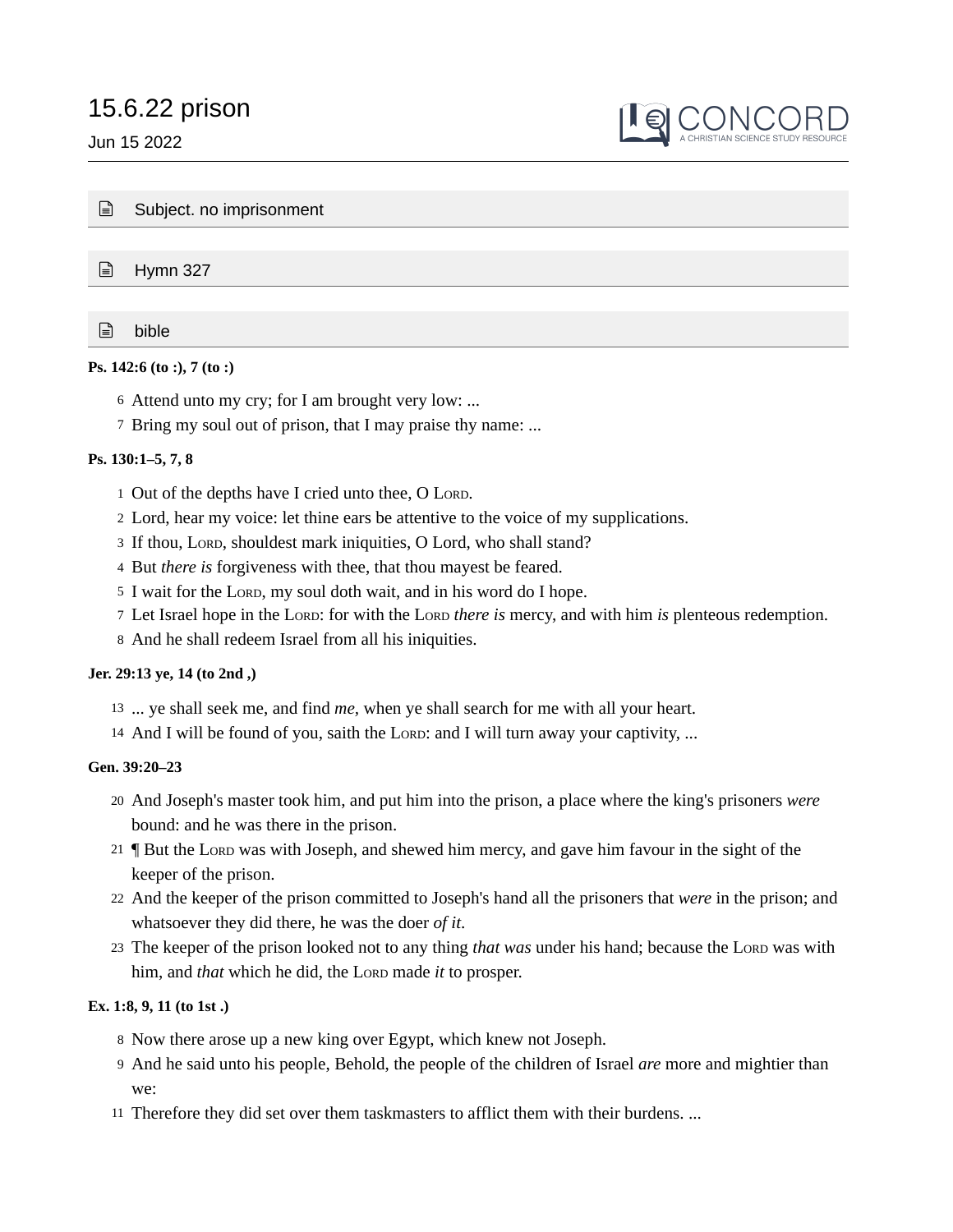## **Ps. 102:19–21 2nd from**

- $_{19}$  ... from heaven did the Lord behold the earth;
- To hear the groaning of the prisoner; to loose those that are appointed to death; 20
- 21 To declare the name of the Loro in Zion, and his praise in Jerusalem;

## **Isa. 61:1**

<sup>1</sup> The spirit of the Lord Gop *is* upon me; because the Loro hath anointed me to preach good tidings unto the meek; he hath sent me to bind up the brokenhearted, to proclaim liberty to the captives, and the opening of the prison to *them that are* bound;

# **Luke 13:11–13**

- ¶ And, behold, there was a woman which had a spirit of infirmity eighteen years, and was bowed 11 together, and could in no wise lift up *herself*.
- And when Jesus saw her, he called *her to him,* and said unto her, Woman, thou art loosed from thine 12 infirmity.
- 13 And he laid his hands on her: and immediately she was made straight, and glorified God.

# **Luke 19:1–9 (to 2nd ,)**

- 1 And *Jesus* entered and passed through Jericho.
- And, behold, *there was* a man named Zacchæus, which was the chief among the publicans, and he was 2 rich.
- 3 And he sought to see Jesus who he was; and could not for the press, because he was little of stature.
- And he ran before, and climbed up into a sycomore tree to see him: for he was to pass that *way*. 4
- 5 And when Jesus came to the place, he looked up, and saw him, and said unto him, Zacchæus, make haste, and come down; for to-day I must abide at thy house.
- And he made haste, and came down, and received him joyfully. 6
- And when they saw *it,* they all murmured, saying, That he was gone to be guest with a man that is a 7 sinner.
- 8 And Zacchæus stood, and said unto the Lord; Behold, Lord, the half of my goods I give to the poor; and if I have taken any thing from any man by false accusation, I restore *him* fourfold.
- And Jesus said unto him, This day is salvation come to this house, ... 9

# **Ps. 51:12**

12 Restore unto me the joy of thy salvation; and uphold me *with thy* free spirit.

# **Matt. 25:35, 36**

- For I was an hungered, and ye gave me meat: I was thirsty, and ye gave me drink: I was a stranger, 35 and ye took me in:
- Naked, and ye clothed me: I was sick, and ye visited me: I was in prison, and ye came unto me. 36

# **Matt. 5:7**

7 Blessed *are* the merciful: for they shall obtain mercy.

# ⊟ S&H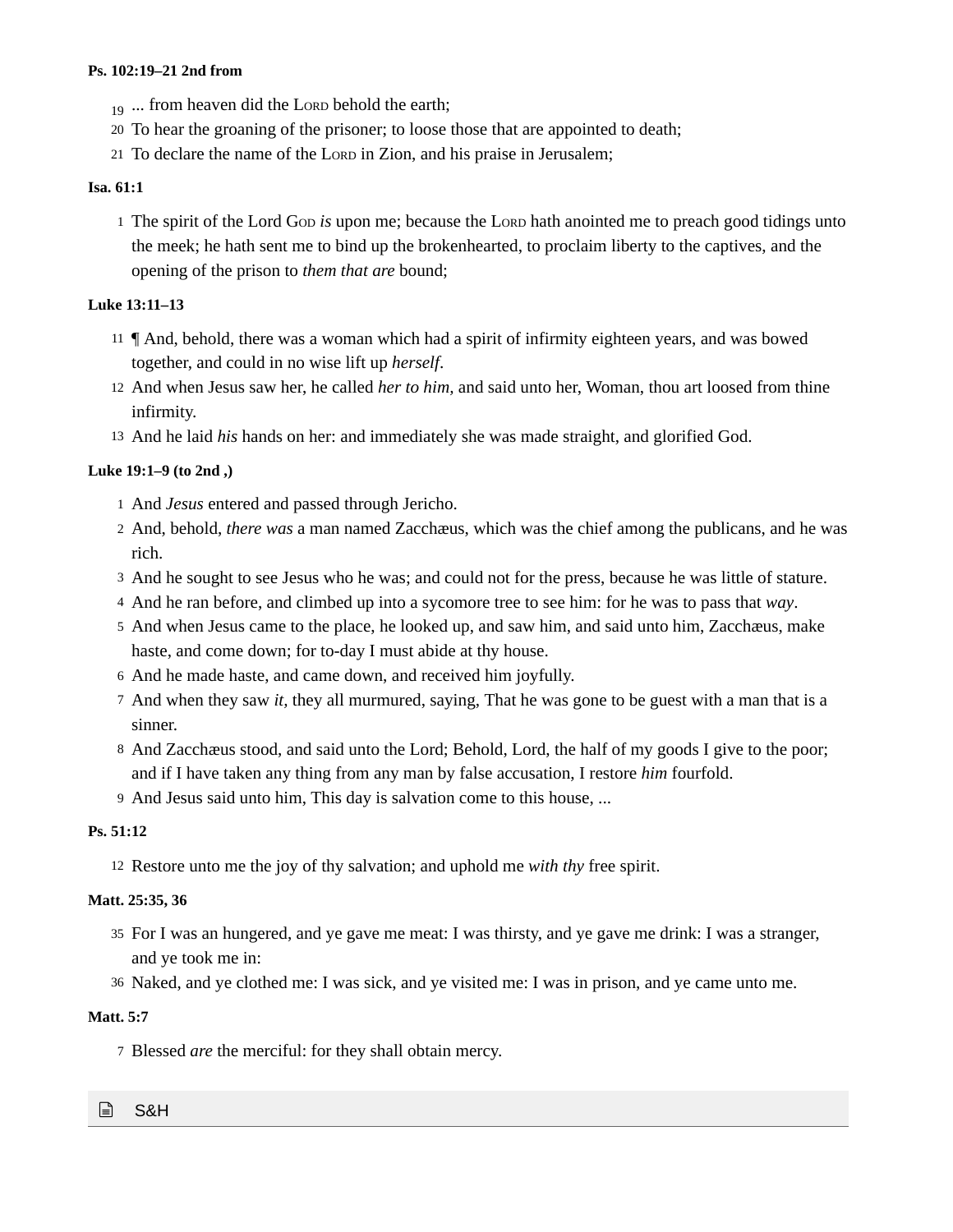#### **SH 19:6**

Jesus aided in reconciling man to God by giving man a truer sense of Love, the divine Principle of Jesus' teachings, and this truer 6

<sub>9</sub> sense of Love redeems man from the law of matter, sin, and death by the law of Spirit, — the law of divine Love.

# **SH 10:31; 11:8, 17–18**

Do you ask wisdom to be merciful and not to punish sin? Then "ye ask amiss."

- Without punishment, sin would multiply. Jesus' prayer, 1 "Forgive us our debts," specified also the terms of
- $_3$  forgiveness. When forgiving the adulterous woman he said, "Go, and sin no more."

The moral law, which has the right to acquit or condemn, always demands restitu-9 tion before mortals can "go up higher." Broken law brings penalty in order to compel this progress.

Truth bestows no pardon upon error, but 18 wipes it out in the most effectual manner.

#### **SH 104:29**

Our courts recognize evidence to prove the motive as well as the commission of a crime. Is it not <sup>30</sup> Motives clear that the human mind must move the

1 derer? The hands, without mortal mind to direct them, could not commit a murder.

body to a wicked act? Is not mortal mind the mur-

#### **SH 105:13**

Mortal mind, not matter, is the criminal in every case; and human law rightly estimates crime, and courts rea-15 sonably pass sentence, according to the motive.

## **SH 461:18–20 (to .), 24–27**

If you commit a crime, should you acknowledge to yourself that you are a criminal? Yes. 18

The truth regarding error is, that error is not true, hence it is unreal. To prove scientifically the error or unreality of sin, you  $_{27}$  must first see the claim of sin, and then destroy it. 24

Remission of penalty

considered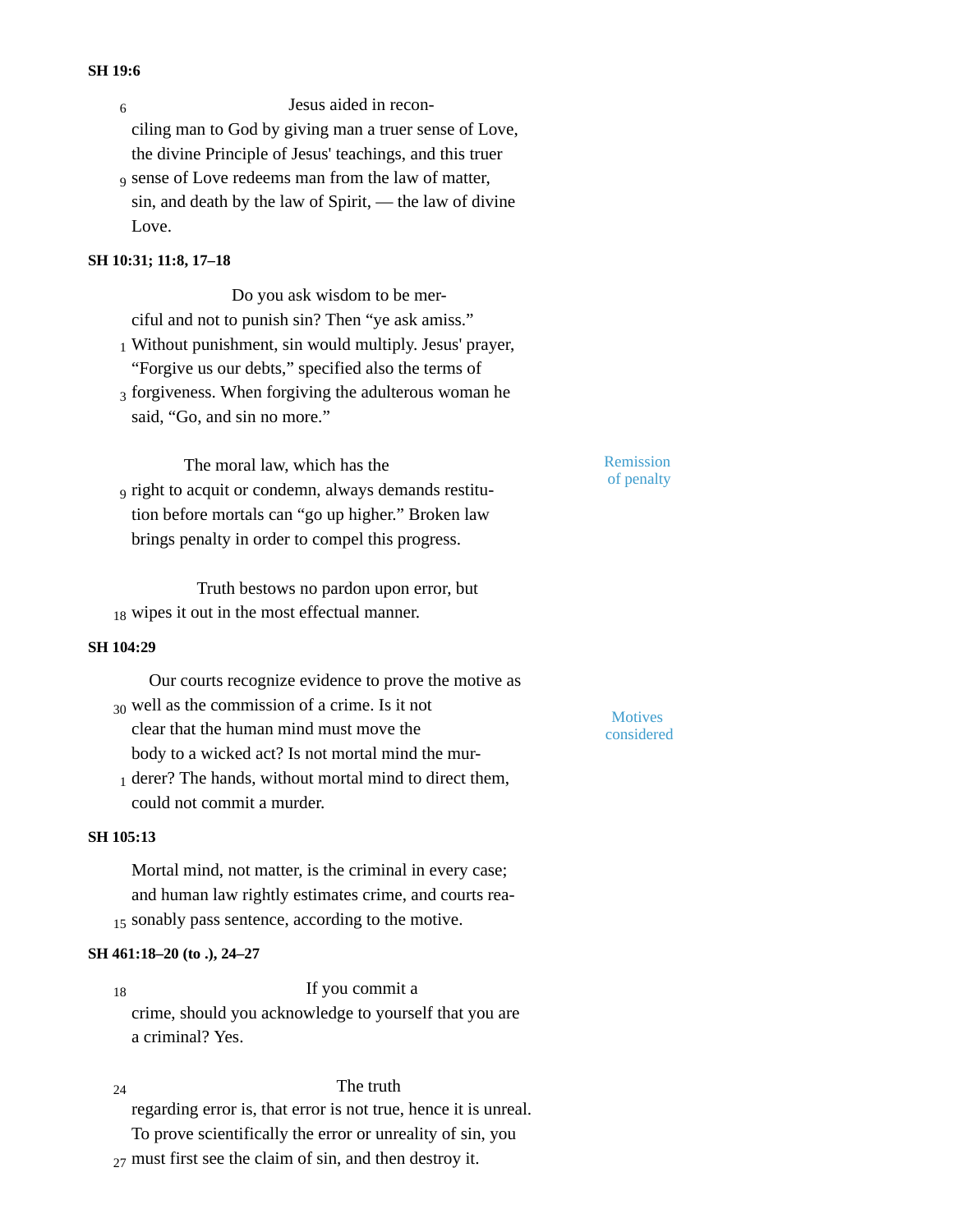The only jurisdiction to which the prisoner can submit is that of Truth, Life, and 33 Love.

# **SH 366:30–31**

If we would open their prison doors for the sick, we must first learn to bind up the broken-hearted. 30

## **SH 96:27–4**

As material knowl-<sup>27</sup> Millennial edge diminishes and spiritual understanding increases, real objects will be apprehended mentally 30 instead of materially. During this final conflict, wicked minds will endeavor to find means by which to accomplish more evil; but  $_1$  those who discern Christian Science will hold crime in check. They will aid in the ejection of error. They 3 will maintain law and order, and cheerfully await the

certainty of ultimate perfection.

#### **SH 202:6–13**

- If men would bring to bear upon the study of the Science of Mind half the faith they bestow upon the socalled pains and pleasures of material sense, 6
- g they would not go on from bad to worse, study until disciplined by the prison and the scaffold; but the whole human family would be redeemed through
- $_{12}$  the merits of Christ, through the perception and acceptance of Truth.

## **SH 404:12–15**

If the evil is over in the repentant mortal mind, while its effects still remain on the individual, you can remove this disorder as God's law is  $_{15}$  fulfilled and reformation cancels the crime. 12

## **SH 452:28–29**

Acting from sinful motives destroys your power of healing from the right motive.

## **SH 453:18–20**

18 You uncover sin, not in order to injure, but in order to bless the corporeal man; and a right motive has its reward.

glory

**Divine**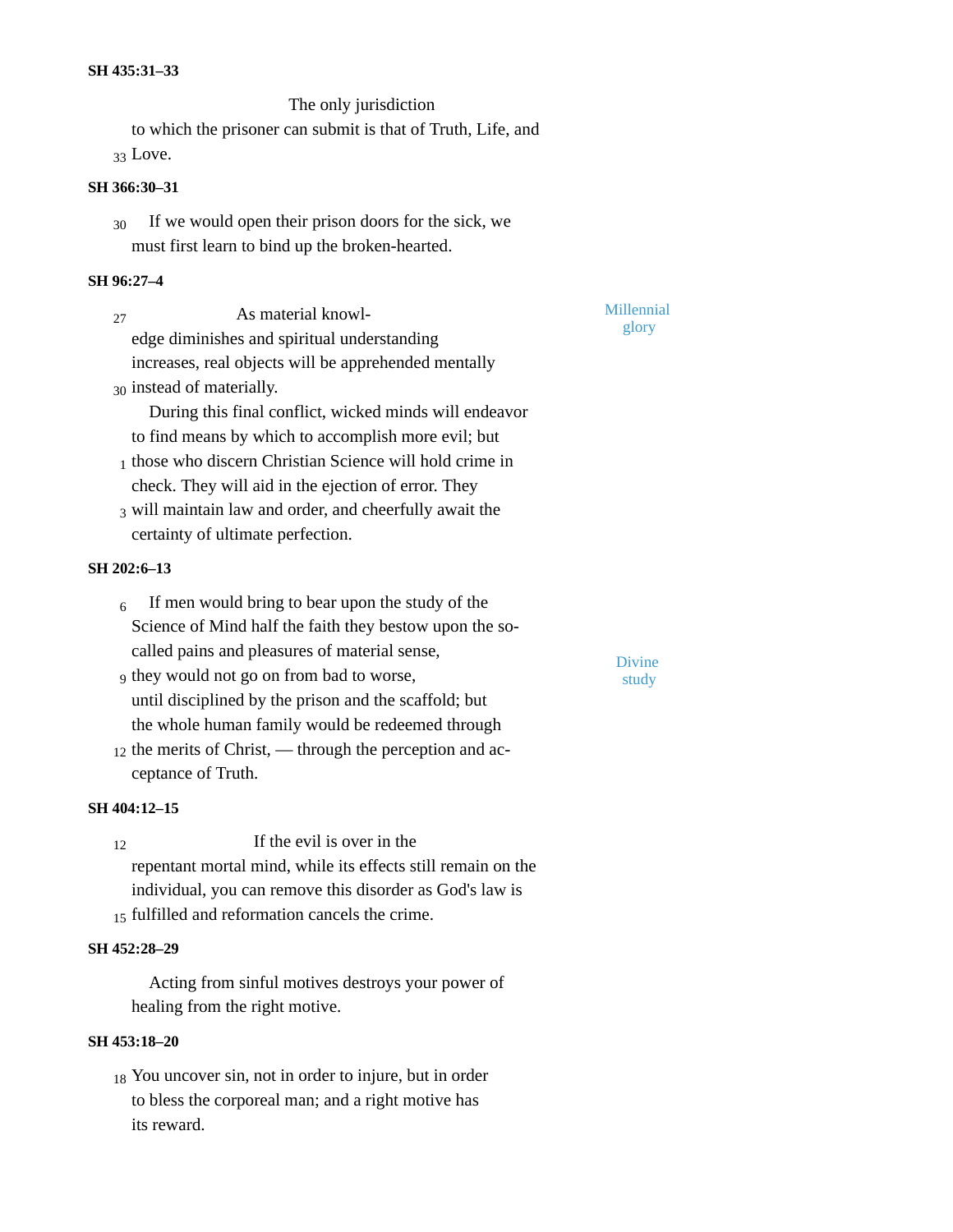### **SH 326:16–17 (to 1st .), 20–21**

The purpose and motive to live aright can be gained now.

Working and praying with true motives,  $_{21}$  your Father will open the way.

#### **SH 454:18–21, 22**

Love inspires, illumines, designates, and leads the way. Right motives give pinions to thought, and strength and freedom to 18

21 speech and action.

Wait patiently for divine Love to move upon the waters of mortal mind, and form the perfect concept. <sub>24</sub> Patience must "have her perfect work."

#### **SH 224:28 (only), 31 (only); 225:2**

Truth brings the elements of liberty.

No power can withstand divine Love.

Whatever enslaves

 $_3$  man is opposed to the divine government. Truth makes man free.

#### **SH 228:14–15, 17**

Mortals will some day assert their freedom in 15 the name of Almighty God.

God-given dominion

Dropping their present beliefs, they will recognize har-18 mony as the spiritual reality and discord as the material unreality.

# **SH 227:18–23**

- "Where the Spirit of the Lord is, there is liberty." Love and Truth make free, but evil and error lead into captivity. 18
- Christian Science raises the standard of liberty and cries: "Follow me! Escape from the bondage of sickness, sin, and death!" 21

## **SH 481:3–5**

God's being is infinity, freedom, harmony, and boundless bliss. "Where the Spirit of the Lord is, there is liberty." 3